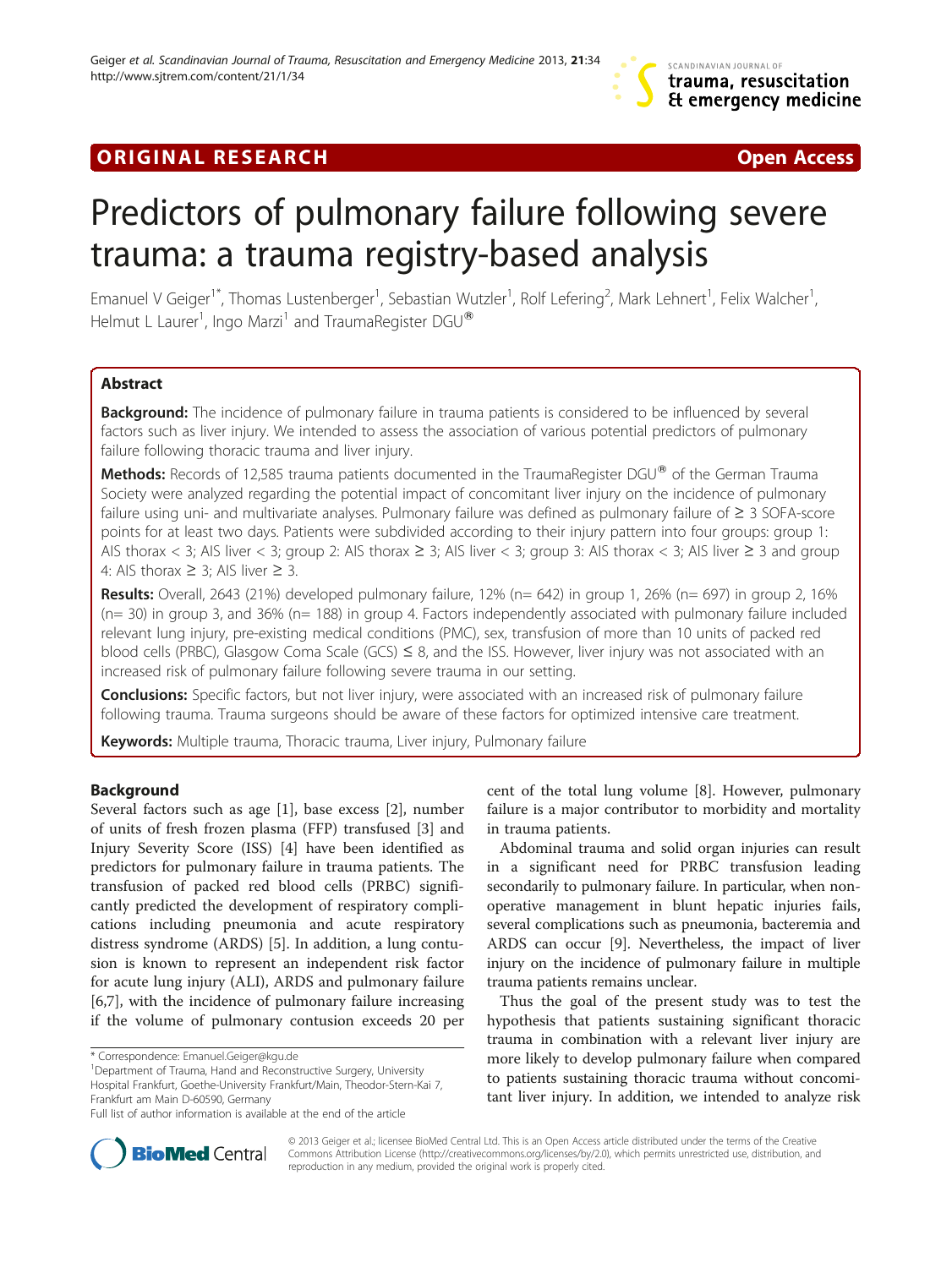factors for the development of pulmonary failure in severely injured trauma patients.

#### Methods

## TraumaRegister DGU® of the German Trauma Society (TR-DGU)

The TraumaRegister DGU® of the German Trauma Society is a multi-center database, where severely injured patients are prospectively documented at standardized time points: (1) pre-hospital phase: mechanism of injury, initial physiology, first therapy, neurological signs, prehospital time; (2) emergency room (ER): physiology, laboratory findings, suspected pattern of injury, therapy, time sequence of diagnostics; (3) intensive care unit (ICU): status on admission, organ failure, sepsis, duration of ventilation; and (4) final outcome: hospital stay, survival, complete list of injuries including anatomic injury assessment using the ISS [\[10\]](#page-5-0), operative procedures, and pre-existing medical conditions (PMCs). Interventions are documented according to the International Classification of Procedures in Medicine (current documentation sheets and participating centers available on [www.traumaregister.](http://www.traumaregister.de) [de\)](http://www.traumaregister.de). Data collection started in 1993 by the Working Group on Polytrauma of the German Trauma Society to evaluate the quality of trauma care in Germany, Austria, the Netherlands and Switzerland [\[11](#page-5-0)]. All variables are continuously entered into a web based data server. Patients eligible are those suspected to require ICU treatment after trauma and to present an  $ISS \geq 16$  or those that die in the emergency room. Data are submitted to a central database hosted by the Institute for Research in Operative Medicine (IFOM) at the University of Witten/Herdecke in Cologne, Germany. Data anonymity is provided both for the individual patient as well as the participating hospital [\[12-14](#page-5-0)]. The TR-DGU is approved by the review board of the German Trauma Society and is in compliance with the institutional requirements of its members. The TR-DGU comprises datasets of 29,353 patients documented between 1993 and 2006 from 125 participating hospitals.

#### Patients

Patients documented between 1993 and 2006 in the TR-DGU were analyzed for eligibility. Inclusion criteria were: (1) ISS  $\geq$  16, (2) primary admission, (3) survival  $\geq$  24 hours, and (4) information available regarding (a) pulmonary failure, (b) administration of PRBC and (c) duration of mechanical ventilation. An injury was graded as severe if an Abbreviated Injury Scale (AIS)  $\geq$  3 was present [[15](#page-5-0)]. According to the injury pattern, patients were subdivided into the following subgroups: group 1 included multiple trauma patients, who had sustained neither a thoracic trauma nor a severe liver injury (AIS thorax < 3; AIS liver < 3); group 2 consisted of patients who had sustained a multiple injury including thoracic trauma without any liver injuries (AIS thorax  $\geq$  3; AIS liver  $\lt$  3); multiple trauma patients who had sustained a relevant liver injury without concomitant thoracic trauma (AIS thorax < 3; AIS liver  $\geq$  3) were assigned to group 3 and ultimately patients with significant thoracic trauma and liver injury were assigned to group 4 (AIS thorax  $\geq$  3; AIS liver  $\geq$  3).

### Selection of variables

The selection of potential predictors for the development of pulmonary failure was based on previous reports and included: age [[16](#page-5-0)], sex [\[17\]](#page-5-0), ISS [\[18\]](#page-5-0) and New Injury Severity Score (NISS) [[19](#page-5-0)], maximum AIS scores for thorax, abdomen, extremities and head, pre-hospital infusion volume [[20](#page-5-0)], number of PRBCs transfused [\[18\]](#page-5-0) and infusion volume in the ER until ICU admission [\[21\]](#page-5-0), rate of multi organ failure (MOF) [[22\]](#page-5-0), defined as organ failure of two systems of  $\geq$  3 SOFA-score points of  $\geq$  2 days duration [[23](#page-5-0)], duration of mechanical ventilation [[20](#page-5-0)], ICU and hospital length of stay.

The following factors were dichotomized for univariate and multivariate logistic regression analysis: AIS thorax  $\geq 3$ versus < 3, administration of PRBCs versus non-administration, PRBC  $\geq$  10 versus < 10, relevant thorax injury versus no thorax injury, relevant liver injury versus no liver injury, AIS head ≥ 3 versus ≤ 1, AIS abdomen ≥ 3 versus  $\leq 1$ , presence versus absence of PMCs, and male versus female gender.

#### Outcome evaluation

The primary outcome parameter was the incidence of pulmonary failure defined by pulmonary failure for at least two days according to Vincent et al. [\[23\]](#page-5-0). Pulmonary failure was assumed if the Sepsis-related Organ Failure Assessment (SOFA) score was  $\geq$  3 points for a minimum duration of two days.

#### Statistical analysis

The demographic and clinical characteristics comparing the previously described groups were evaluated using bivariate analysis. The  $p$  values for categorical variables were derived from the Chi-square or 2-sided Fisher's exact test and for continuous variables from the Student's or the Mann-Whitney test. Multivariate analysis was performed to control for confounders diverging significantly ( $p < 0.05$ ) between the compared groups. For continuous outcomes, analysis of covariance was used to adjust for confounders that were significant at  $p < 0.05$ .

To identify risk factors that were independently associated with the presence of pulmonary failure, a stepwise logistic regression model was utilized and risk factors from the bivariate analysis with a  $p$  value < 0.2 were included in the model.

Variables are given as mean  $\pm$  standard deviation (SD) and as number and percentage for categorical variables.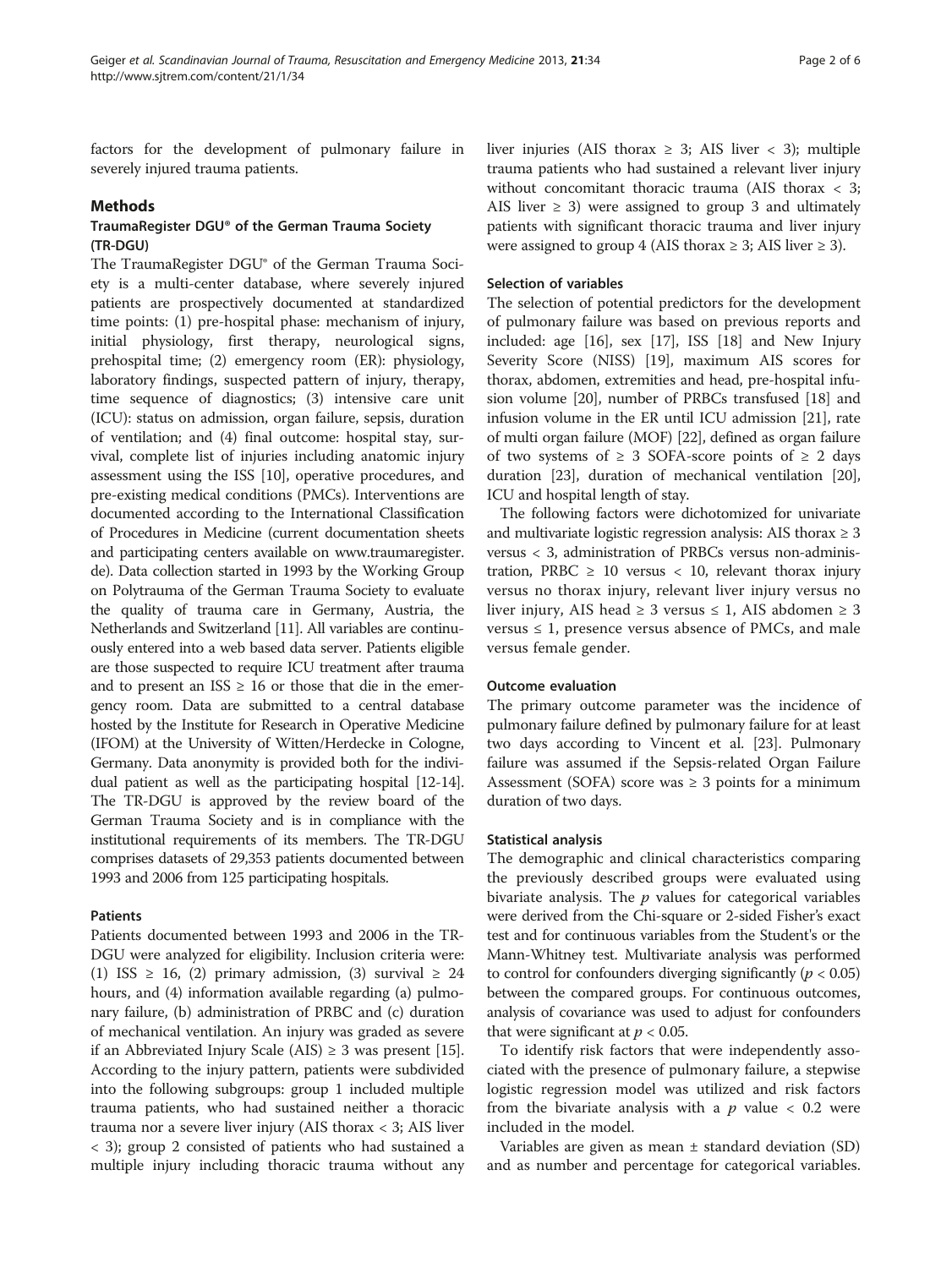Odds ratios with 95% confidence intervals  $(Cl_{95})$  were calculated for statistically significant variables. Statistical analysis was performed using the Statistical Package for Social Sciences (SPSS Windows©), version 15.0 (SPSS Inc., Chicago, IL, USA).

## Results

Out of the 29,353 patients documented in the Trauma Registry, 12,585 patients (43%) with a mean age of 40.8  $\pm$ 19.7 years and a mean ISS of 28.6 ± 11.1 points fulfilled the inclusion criteria and were enrolled in this study. The basic characteristics of the study groups are summarized in Table 1. The overall rate of pulmonary failure was  $21\%$  (n = 2,643). The largest proportion of patients who developed pulmonary failure was found in group 4 (36%;  $n = 188$ ). Since ISS and other variables differed significantly between the groups, a direct comparison between the groups regarding the primary endpoint "pulmonary failure" is difficult to interpret (Table 1).

Comparing patients who developed pulmonary failure and patients who did not, both cohorts differed significantly with respect to age, ISS, NISS, duration of mechanical ventilation, ICU length of stay, length of stay in hospital, the number of PRBCs transfused, pre-hospital volume substitution and volume substitution in the ER (Table [2\)](#page-3-0). Hence, we performed a univariate analysis to evaluate the potential impact of different factors on the incidence of pulmonary failure (Table [3](#page-3-0)).

After excluding cases with missing variables, multivariate forward logistic regression analysis was subsequently performed in a subset of 9,920 patients. Those factors which proved to show a significant correlation

with the incidence of pulmonary failure were included in the multivariate analysis. The presence of relevant lung injury, male gender, PMCs, transfusion of more than 10 PRBCs as well as ISS and age were identified as predisposing factors that were independently associated with the development of pulmonary failure (Table [4\)](#page-3-0). In contrast to our hypothesis, however, liver injury did not prove to be an independent predictor of pulmonary failure.

## **Discussion**

In this retrospective study evaluating 12,585 multiple traumatized patients, the presence of concomitant liver injury in thoracic trauma had no impact on the development of pulmonary failure. However, we found several factors which revealed a significant association with the incidence of pulmonary failure confirming previously published findings [[8,24\]](#page-5-0). In the current analysis, the presence of lung injury (AIS thorax  $\geq$  3) and other PMCs, sex, and the administration of more than 10 PRBCs increased the incidence of pulmonary failure following thoracic trauma.

To the best of our knowledge, this is the first study addressing the question of whether relevant liver injury in patients with thoracic trauma has a significant impact on clinical outcome in terms of pulmonary failure.

Pulmonary failure is a well-known complication after multiple trauma and has also been described following major hepatic surgery with an incidence of up to 82% [[8,24\]](#page-5-0). It is commonly associated with poor survival and quality of life, a significant increase in morbidity as well as increased health care costs [[25\]](#page-5-0). There is growing evidence that organ interactions must be taken into

| Table 1 Basic characteristics: patients were assigned to four different groups according to their AIS lung and AIS liver |  |
|--------------------------------------------------------------------------------------------------------------------------|--|
|--------------------------------------------------------------------------------------------------------------------------|--|

|                                                                                                            | Group 1                      | Group 2                 | Group 3<br>AIS lung $<$ 3<br>AIS liver $> 3$ | Group 4                    |  |
|------------------------------------------------------------------------------------------------------------|------------------------------|-------------------------|----------------------------------------------|----------------------------|--|
|                                                                                                            | AIS lung $<$ 3               | AIS lung $\geq$ 3       |                                              | AIS lung $\geq$ 3          |  |
|                                                                                                            | AIS liver $<$ 3              | AIS liver $<$ 3         |                                              | AIS liver $\geq$ 3         |  |
|                                                                                                            | $(n = 5347; 42.5\%)$         | $(n = 6528; 51.9\%)$    | $(n = 188; 1.5\%)$                           | $(n = 522; 4.1\%)$         |  |
| Age, years (mean $\pm$ SD)                                                                                 | 42.1 $\pm$ 21.1 <sup>a</sup> | $40.5 \pm 18.6^{\circ}$ | $31.1 \pm 14.2^{\circ}$                      | $34.8 \pm 16.8^e$          |  |
| <b>ISS</b>                                                                                                 | $24.1 \pm 9.1$               | $31.3 \pm 11.1$         | $27.4 \pm 9.5$                               | $40.8 \pm 11.6$            |  |
| <b>NISS</b>                                                                                                | $31.5 \pm 12.9$              | $36.1 \pm 12.8$         | $34.6 \pm 12.3$                              | $44.8 \pm 12.6$            |  |
| Duration of ventilation (days)                                                                             | $7.3 \pm 12.1$               | $10.1 \pm 12.8$         | $8.3 \pm 11.2$                               | $13.7 \pm 17.4$            |  |
| ICU length of stay (days)                                                                                  | $11.5 \pm 14.6$              | $15.1 \pm 15.8$         | $13.1 \pm 13.2$                              | $19.8 \pm 22.3$            |  |
| In hospital length of stay (days)                                                                          | $28.5 \pm 31.7^b$            | $32.2 \pm 35.3$         | $29 \pm 24.5^{\circ}$                        | $35 \pm 29.9$ <sup>f</sup> |  |
| MOF (%) (defined as organ failure of two systems of $>2$<br>SOFA-score points of $\geq$ 2 days duration)16 | $19 \pm 39$                  | $25 \pm 43$             | $26 \pm 44$                                  | $39 \pm 49$                |  |
| OF (%)                                                                                                     | 35                           | 44                      | 38                                           | 55                         |  |
| In hospital mortality rate (%)                                                                             | 13                           | 9                       | 9                                            | 14                         |  |
| Pulmonary failure $\geq$ 2 days (%)                                                                        | 12                           | 26                      | 16                                           | 36                         |  |

Abbreviations: ISS, injury severity score; AIS, abbreviated injury scale; ICU, intensive care unit; MOF, multi-organ failure; OF, organ failure; SD, standard deviation; missing values: <sup>a</sup>0.4%, <sup>b</sup>1.5%, <sup>c</sup>0.3%, <sup>d</sup>0.5%, <sup>e</sup>0.8% and <sup>f</sup>1.7%.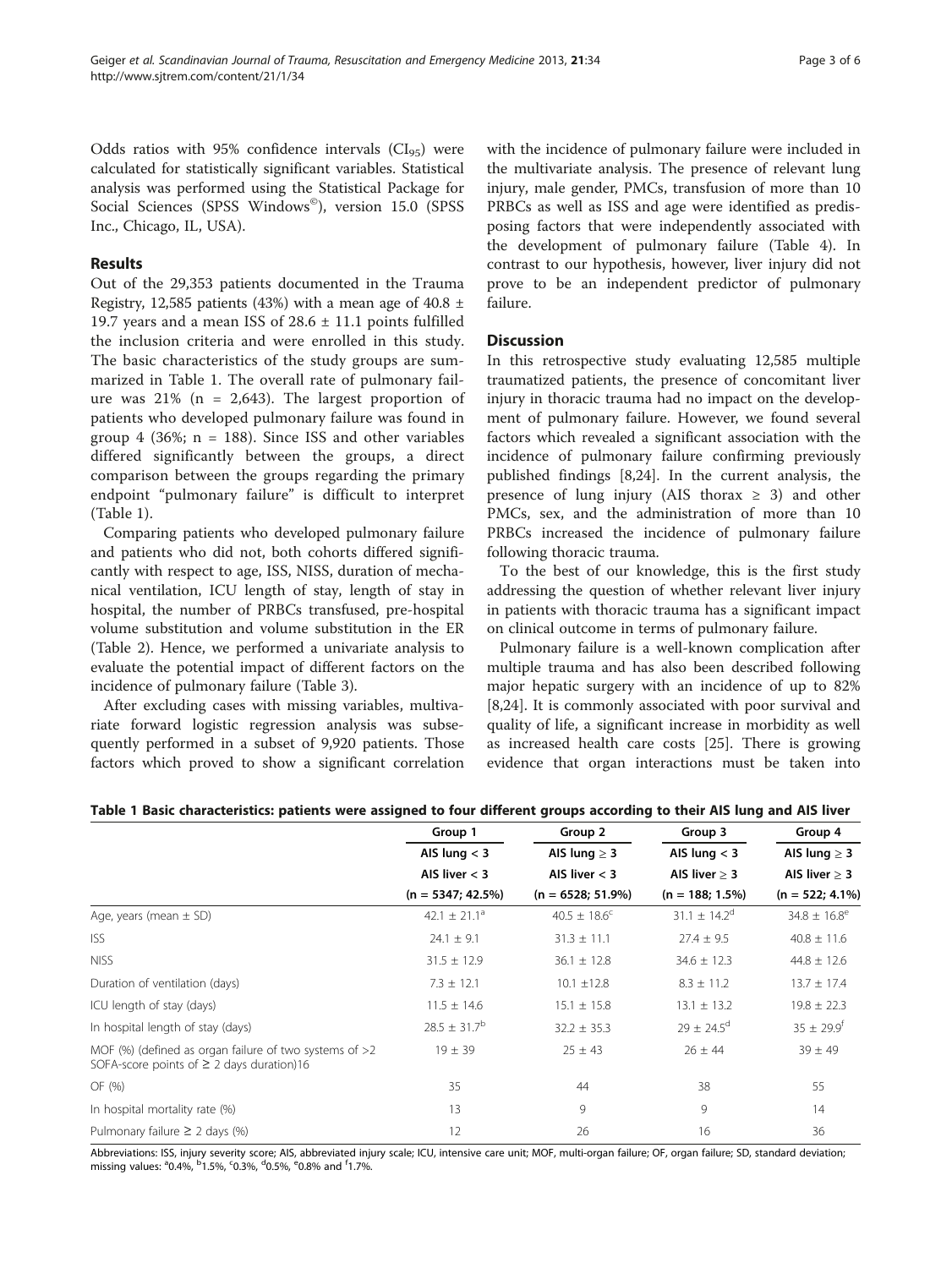|                                      | <b>Total</b>      | No pulmonary failure | <b>Pulmonary failure</b> | P-value  |
|--------------------------------------|-------------------|----------------------|--------------------------|----------|
|                                      | $(n = 12,585)$    | $(n = 10,000)$       | $(n = 2,585)$            |          |
| Age                                  | $40.8 \pm 19.7$   | $40.1 \pm 19.6$      | $43.7 \pm 19.7$          | < 0.0001 |
| <b>ISS</b>                           | $28.6 \pm 11.1$   | $27.3 \pm 10.5$      | $33.7 \pm 12.1$          | < 0.0001 |
| <b>NISS</b>                          | $34.5 \pm 13.2$   | $33 \pm 12.7$        | $40.1 \pm 13.5$          | < 0.0001 |
| Length of ventilation (days)         | $9.0 \pm 12.8$    | $6.4 \pm 10$         | $19.4 \pm 16.5$          | < 0.0001 |
| Stay in ICU (days)                   | $13.7 \pm 15.8$   | $10.9 \pm 13.2$      | $24.91 \pm 19.5$         | < 0.0001 |
| In hospital stay (days)              | $30.7 \pm 33.5$   | $28.1 \pm 32.5$      | $40.6 \pm 35.4$          | < 0.0001 |
| PRBC before ICU adminission (Units)  | $2.5 \pm 6.2$     | $2.0 + 4.9$          | $4.8 \pm 9.4$            | < 0.0001 |
| Prehospital volume substitution (ml) | $1,414 \pm 1,155$ | $1,338 \pm 1,106$    | $1,707 \pm 1,285$        | < 0.0001 |
| Volume ER                            | $2,948 \pm 3,061$ | $2,702 \pm 2,645$    | $2,947 \pm 3,061$        | < 0.0001 |

<span id="page-3-0"></span>Table 2 Bivariate analysis of selected parameters in patients with and without pulmonary failure

Abbreviations: ISS, Injury Severity Score; ICU, Intensive Care Unit; PRBC, Packed Red Blood Cells; ER, Emergency Room.

#### Table 3 Incidence of pulmonary failure in univariate conditions

|                                                                           | Pulmonary<br>failure |                | P-value  |
|---------------------------------------------------------------------------|----------------------|----------------|----------|
| <b>Parameters</b>                                                         | No [%]               | <b>Yes</b> [%] |          |
| <b>PMCs</b>                                                               | 18.7                 | 26             | < 0.0001 |
| $ISS \geq 25$                                                             | 11.5                 | 26.6           | < 0.0001 |
| Sepsis                                                                    | 15.5                 | 58.1           | < 0.0001 |
| Early termination of regular ER diagnostics<br>due to emergency operation | 19.4                 | 32             | < 0.0001 |
| Glasgow coma scale $\leq 8$                                               | 18                   | 26.7           | < 0.0001 |
| Lung injury (AlS <sub>thorax</sub> $\geq$ 3)                              | 12.6                 | 26.8           | < 0.0001 |
| Liver injury (AlS <sub>adomen</sub> ≥3)                                   | 19.9                 | 31.1           | < 0.0001 |
| Male gender                                                               | 16.2                 | 22             | < 0.0001 |
| Blunt trauma                                                              | 17                   | 20.7           | 0.051    |
| Age $\geq 60$ years                                                       | 19.4                 | 25             | < 0.0001 |
| AlS <sub>head</sub> $\geq$ 3                                              | 20.2                 | 20.8           | 0.387    |
| AIS <sub>thorax</sub> $\geq$ 3                                            | 12.6                 | 25.9           | < 0.0001 |
| $\mathrm{AIS}_{\mathrm{abdomen}} \geq 3$                                  | 18.9                 | 26.1           | < 0.0001 |
| AIS <sub>extremity</sub> $\geq$ 3                                         | 18.7                 | 23.4           | < 0.0001 |
| <b>Isolated TBI</b>                                                       | 21.9                 | 10.6           | < 0.0001 |
| Prehospital blood<br>pressure $\leq 90$ mmHg                              | 18.9                 | 28.4           | < 0.0001 |
| Blood pressure in the<br>$ER \leq 90$ mmHg on admission                   | 19.2                 | 32.5           | < 0.0001 |
| Administration of PRBC                                                    | 16                   | 30.3           | < 0.0001 |
| Transfusion of $\geq 10$ PRBC s                                           | 18.8                 | 39.1           | < 0.0001 |
| Surgical interventions                                                    | 10.8                 | 22.4           | < 0.0001 |
| Admission during night shift                                              | 20.9                 | 19.5           | 0.106    |

Abbreviations: PMC, Pre-existing Medical Condition; ISS, Injury Severity Score; ER, Emergency Room; AIS, Abbreviated Injury Scale; TBI, Traumatic Brain Injury; PRBC, Packed Red Blood Cell.

account to understand the determinants of ARDS. Among extra-pulmonary organs, the liver plays a central role in regulating cytokine kinetics relevant to acute lung injury. Since various studies in both, ARDS patients as well as ALI rodent models, revealed elevated leukotriene (LT) levels in lung edema fluid, it is proposed that LT levels have a substantial impact on the pathophysiology of ARDS [\[26-29](#page-5-0)]. The liver is the principle organ for metabolic leukotrien B4 [LTB4] inactivation. Impairment of liver function, e.g. due to relevant abdominal trauma, may therefore result in a limited and/or delayed catabolism of LTB4, which ultimately increases the risk of ARDS as well as pulmonary failure.

In addition, it has been shown that there is a high incidence of sepsis-induced acute lung injury in patients with end-stage liver failure emphasizing a close correlation between ARDS and liver failure [\[30](#page-5-0)]. Hence, one can expect that additional liver injury following thoracic trauma promotes the incidence of pulmonary failure and ARDS, respectively. Unlike Matuschak and co-workers in their cohort of 29 patients with end-stage liver failure, we did not find liver injury to be a significant trigger for

| Table 4 List of independent predictors for pulmonary   |
|--------------------------------------------------------|
| failure as dependent variable in multivariate logistic |
| regression analysis                                    |

| <b>Risk factor</b>                           | p-value  | Odds ratio $(Cl_{95})$ |
|----------------------------------------------|----------|------------------------|
| Lung injury (AlS <sub>thorax</sub> $\geq$ 3) | < 0.0001 | 1.961 (1.745-2.205)    |
| Male gender                                  | < 0.0001 | 1.654 (1.460-1.874)    |
| <b>PMCs</b>                                  | < 0.0001 | 1.581 (1.401-1.784)    |
| Transfusion of ≥10 PRBC                      | < 0.0001 | 1.418 (1.190-1.690)    |
| Administration of PRBC                       | < 0.0001 | 1.386 (1.228-1.564)    |
| Glasgow coma scale $\leq 8$                  | < 0.0001 | 1.273 (1.126-1.439)    |
| ISS per point                                | < 0.0001 | 1.027 (1.022-1.032)    |
| Age per year                                 | < 0.0001 | 1.015 (1.012-1.017)    |

Abbreviations: PMC, pre-existing medical condition; PRBC, Packed Red Blood Cells; ISS, Injury Severity Score.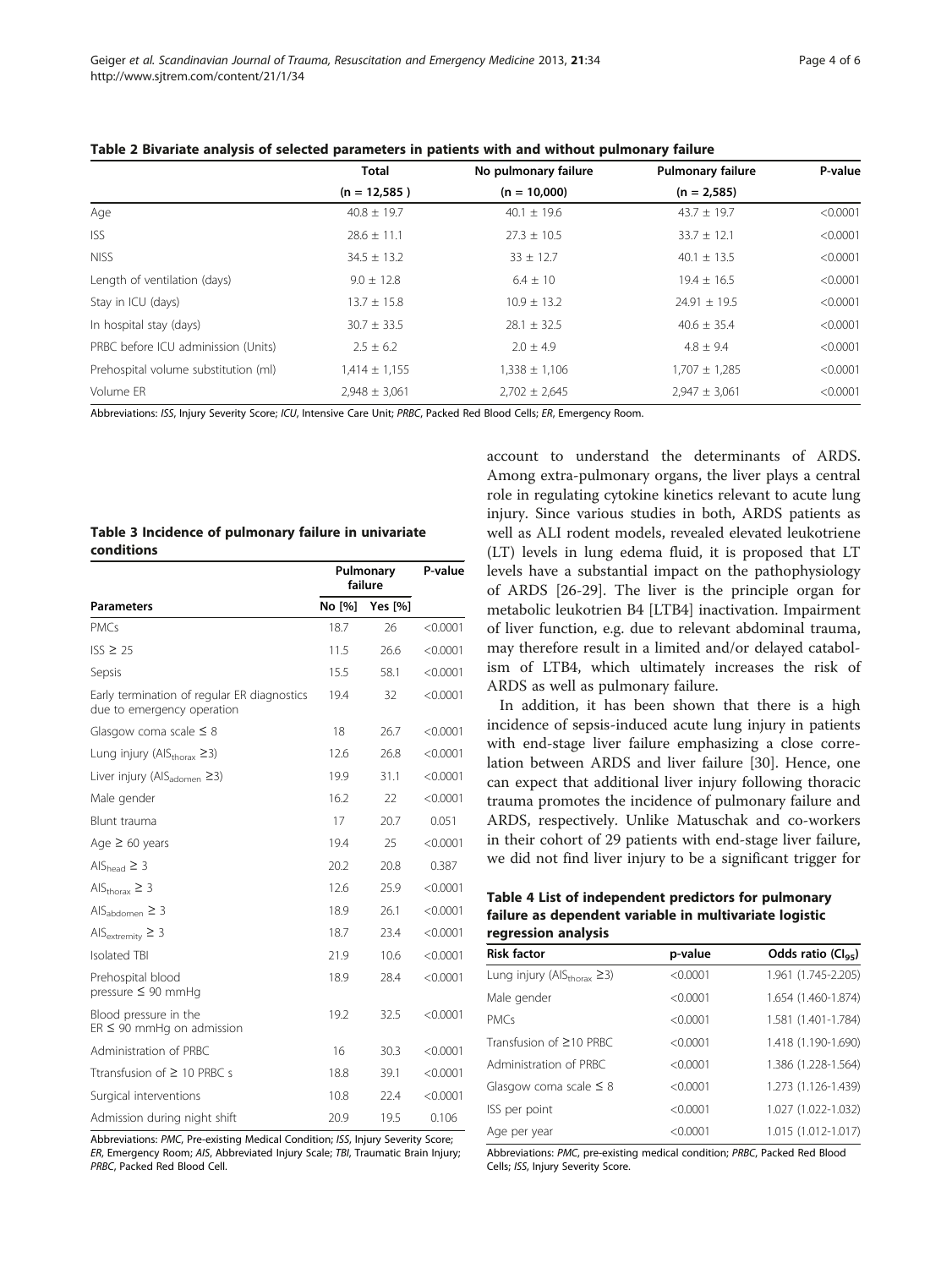<span id="page-4-0"></span>pulmonary failure in thoracic trauma when applied to the data of the TR-DGU in our setting.

As reported two decades ago in a series of 185 patients with blunt traumatic hepatic injury, class I-III hepatic injuries are relatively negligible as a cause of death or serious complications. In these populations the associated patterns of organ injury, such as brain and chest injuries are more likely to play a major role in the induction of serious complications, i.e. ARDS, which is frequently associated with high mortality [\[31](#page-5-0)]. Although in our population liver injury was simply classified according to the AIS score and information regarding the classification of Moore [\[32\]](#page-5-0) was missing, we likewise found severe liver injury, defined as AIS liver  $\geq$  3, not to be significantly associated with the development of severe pulmonary complications following thoracic trauma. Comparing thoracic trauma patients with and without liver injury did not reveal a statistically significant difference in the incidence of pulmonary failure and the overall in-hospital mortality.

Patients with relevant lung injuries had a higher risk of developing pulmonary failure (odds ratio 2.03,  $CI_{95}$ 1.81-2.29), which is in accordance with the literature [[33,34\]](#page-5-0).

Massive transfusion is commonly suggested as a major risk factor for the development of ARDS and pulmonary failure due to interaction between non-specific systemic inflammatory mediators, anti-granulocyte antibodies or depressed immune response [\[35](#page-5-0)-[37](#page-5-0)]. We were able to confirm that the transfusion of ≥10 units of PRBCs until ICU admission is an independent predictor for the development of ARDS, as previously reported by Chaiwat and co-workers [[38](#page-5-0)]. They further demonstrated that one additional unit of PRBCs in patients receiving more than 10 units accounted for a 6% higher risk of ARDS [[38](#page-5-0)]. However, in our analysis, liver injury (AIS  $\geq$  3) was not associated with pulmonary failure but revealed a significant association with transfusion of PRBCs, whereas transfusion of PRBCs was significantly associated with pulmonary failure.

#### Limitations

Although this is one of the largest studies investigating the association of liver injury and the development of pulmonary failure, there are some methodological issues and limitations, the most important being the retrospective nature of data analysis. All data were obtained from the database of the German Trauma Society, which was founded in the early 1990s. This database is not specifically developed for the documentation of patients with thoracic and/or liver trauma, but rather for the documentation of multiply traumatized patients in general. Moreover, we excluded patients who experienced pulmonary failure for only one day, because many

trauma patients require initial lung function support during the first hours in hospital and on ICU. However, data were recruited from more than 120 hospitals in Germany, Austria, Switzerland and the Netherlands. Since we included almost 13,000 patients we believe that the patient population is representative.

Finally, the applied definitions of PMCs, for example, may vary widely among the different participating hospitals. While some diseases were clearly defined in our setting, others should be more specified in future studies. Although specifically designed clinical studies could reveal much more detail of the disease and its consequences, registry studies are from our point of view still considerable, since a large and representative number of patients is available for the analysis of even minor effects.

## Conclusions

To conclude, in the current analysis, liver injury did not prove to be independently associated with the presence of pulmonary failure. Basic trauma research should focus on those identified risk factors to further explore their impact and pathophysiology to approach an improved and individualized therapeutic regime.

#### Competing interests

The authors declare that they have no competing interests. The TraumaRegister DGU® of the German Trauma Society (Deutsche Gesellschaft für Unfallchirurgie, DGU) was partly funded by the Deutsche Forschungsgemeinschaft (DFG) Ne 24 385/5 and by a grant of Novo Nordisk A/S, Bagsvaerd, Denmark.

#### Authors' contributions

EG, TL, SW and RL conceived and designed the study. FW, ML, HLL and IM supervised the conduct of the trial. SW, EG and RL collected data. RL, SW, EG and FW provided statistical advice on study design and analyzed the data; FW, ML, HLL and IM participated in design and coordination of the study. EG, TL and SW drafted the manuscript. All authors read and approved the final manuscript.

#### Author details

<sup>1</sup>Department of Trauma, Hand and Reconstructive Surgery, University Hospital Frankfurt, Goethe-University Frankfurt/Main, Theodor-Stern-Kai 7, Frankfurt am Main D-60590, Germany. <sup>2</sup>Institute for Research in Operative Medicine, IFOM, University of Witten/Herdecke, Ostmerheimer Str. 200, Cologne D-51109, Germany.

#### Received: 3 November 2012 Accepted: 7 April 2013 Published: 22 April 2013

#### References

- 1. Bulger EM, Arneson MA, Mock CN, Jurkovich GJ: Rib Fractures in the Elderly. J Trauma 2000, 48:1040–1047.
- 2. Estenssoro E, Dubin A, Laffaire E, Canales HC, Saenz G, Moseinco M, Pozo M, Gomez A, Baredes N, Jannello G, Osatnik J: Incidence, clinical course, and outcome in 217 patients with acute respiratory distress syndrome. Crit Care Med 2002, 30:2450–2456.
- 3. Watson GA, Sperry JL, Rosengart MR, Minei JP, Harbrecht BG, Moore EE, Cuschieri J, Maier RV, Billiar TR, Peitzman AB, The Inflammation and the Host Response to Injury I: Fresh Frozen Plasma Is Independently Associated With a Higher Risk of Multiple Organ Failure and Acute Respiratory Distress Syndrome. J Trauma 2009, 67:221–230. 210.1097/ TA.1090b1013e3181ad5957.